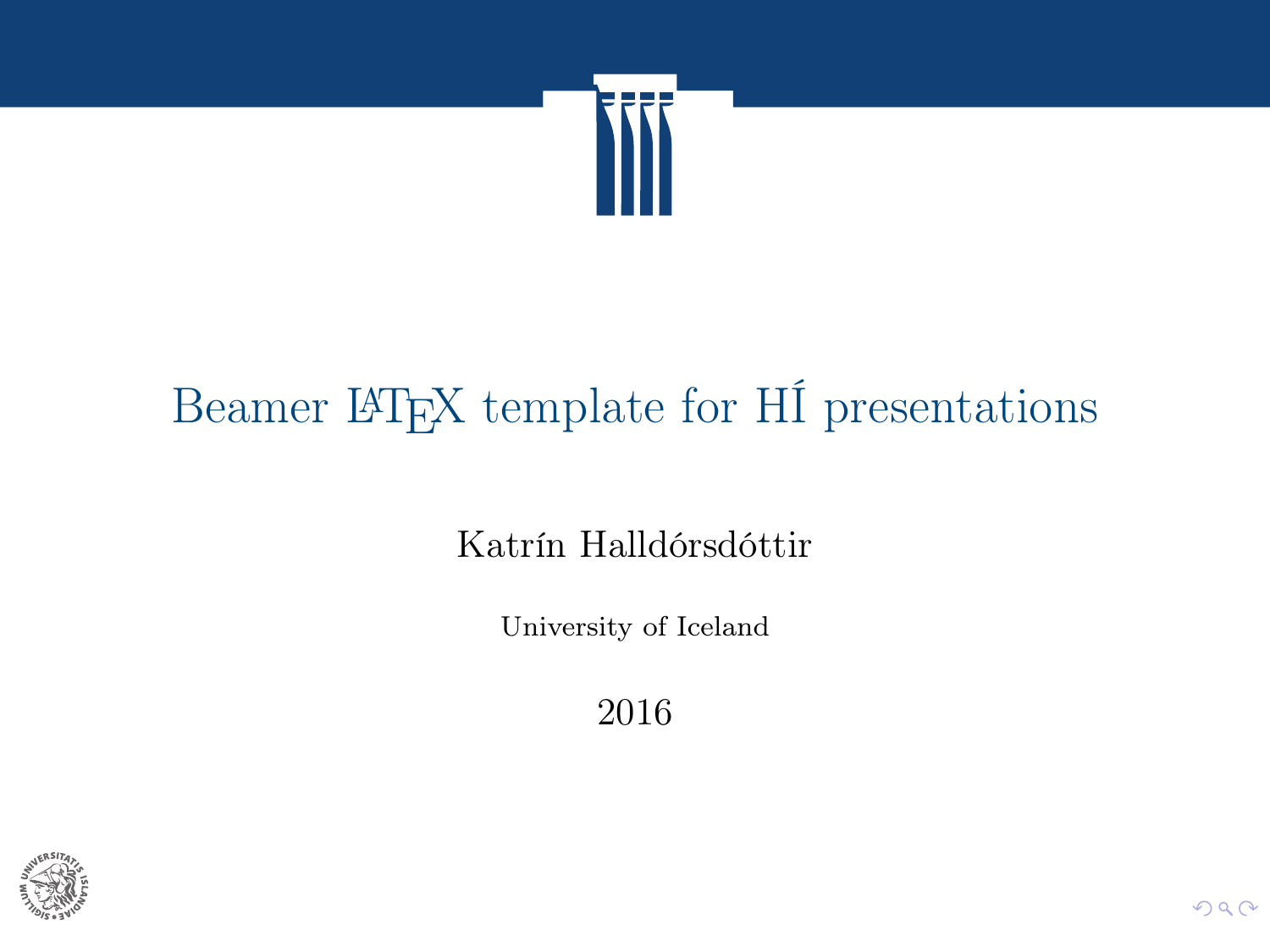

#### 2 [This will be seen on the overview slide](#page-5-0)

[if you don't want an overview slide, inactivate the following](#page-5-0) [line with %:](#page-5-0)

\[frame{\tableofcontents}](#page-5-0)



[and subsection-3](#page-5-0) [and even subsubsection-3](#page-5-0)

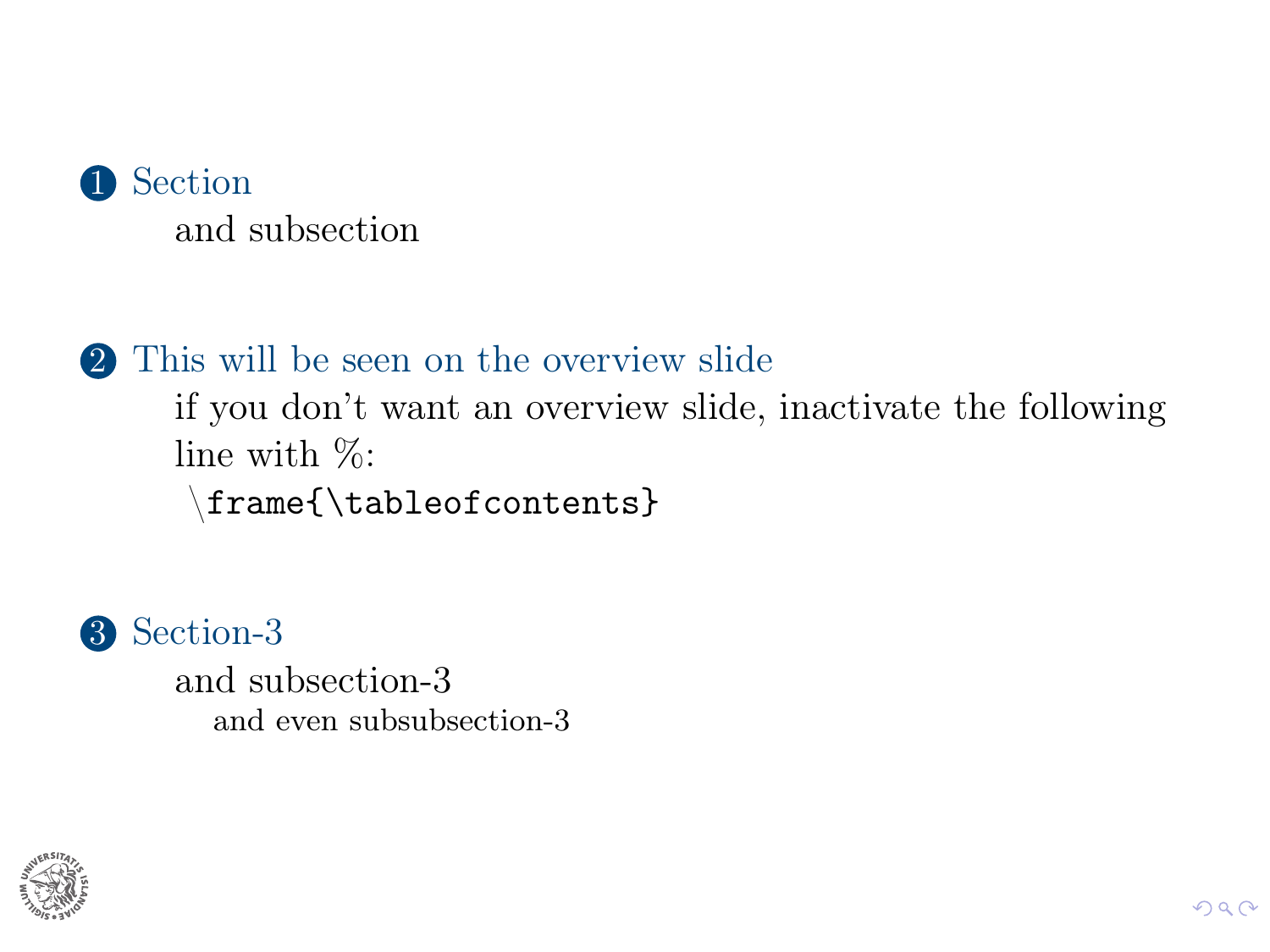### **Basics**

- <span id="page-2-0"></span> $\blacksquare$  A frame starts with \begin{frame} and end with  $\text{end}\{\text{frame}\}$
- Other environments inside a frame:
- $\blacksquare$  For example \begin{itemize}:
	- $\blacktriangleright$  Whith a sign Or not
	- $\blacktriangleright$  \end{itemize}
- $\bullet$  Or \begin{enumerate}:
- 2 which labels
- **3** the points with sequential numbers.
- 4 \end{enumerate}

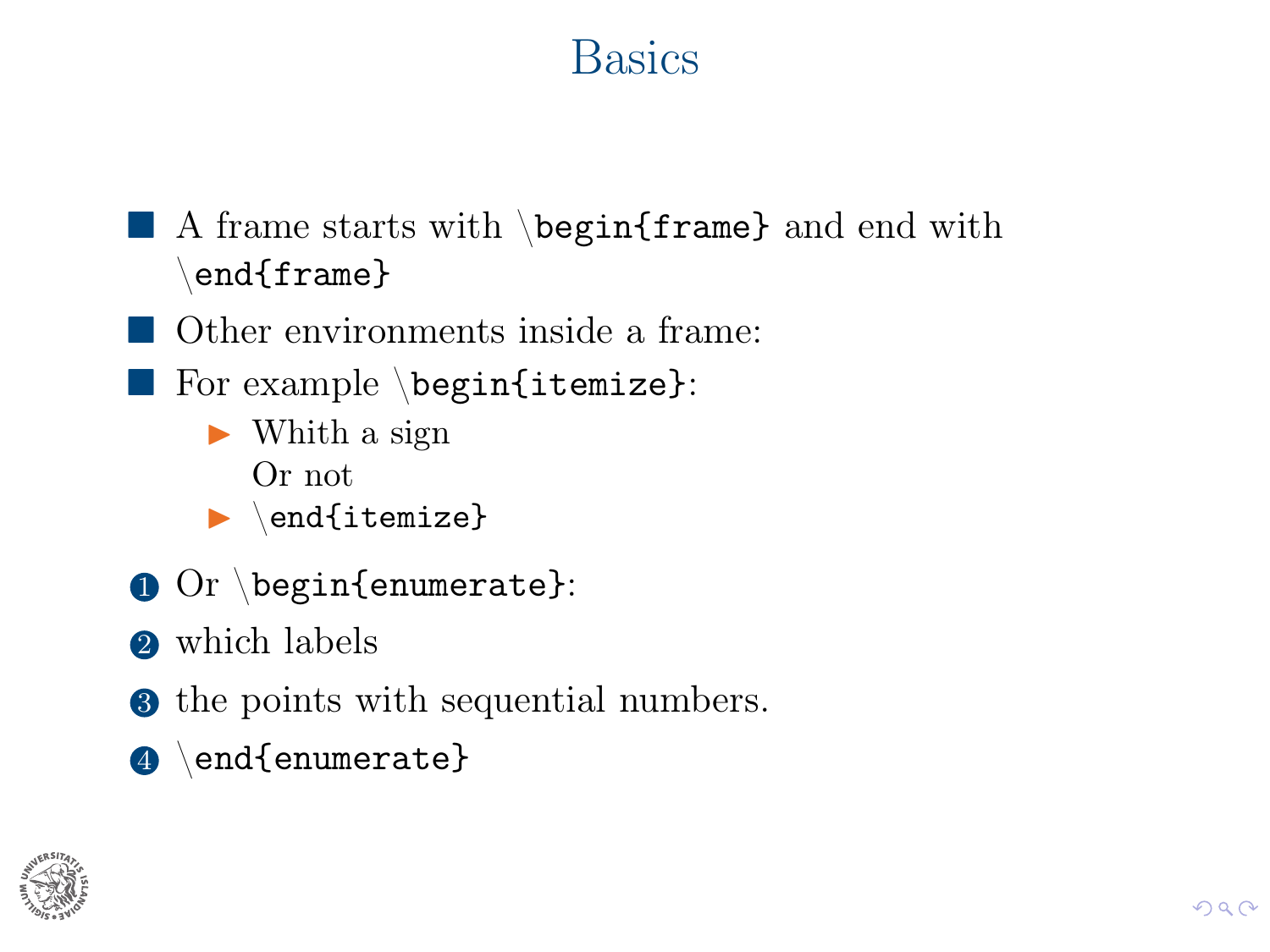### Frametitle

- For header to appear on every slide, remove the } after the  $\left\{ \text{titlepage} \right\}$
- $\blacksquare$  The "svið" have different colors:
	- $\triangleright$  Verkfræði- og náttúruvísindasvið
	- $\blacktriangleright$  Menntavísindasvið
	- $\blacktriangleright$  Heilbrigðisvísindasvið
	- $\blacktriangleright$  Hugvísindasvið
	- $\blacktriangleright$  Félagsvísindasvið
	- The official color of the University and doctoral studies.
- Color for item, subitem, section, frametitle etc. can be changed in the preamble of the tex-file.
- $\blacksquare$  To switch the color of the head, remove the  $\%$  for the appropriate svið in the preamble of the tex file:  $\text{usebackground template}\in\text{while}$  width=\paperwidth, height=\textheight,keepaspectratio=true]\{HI-hatturfelags-vector}}

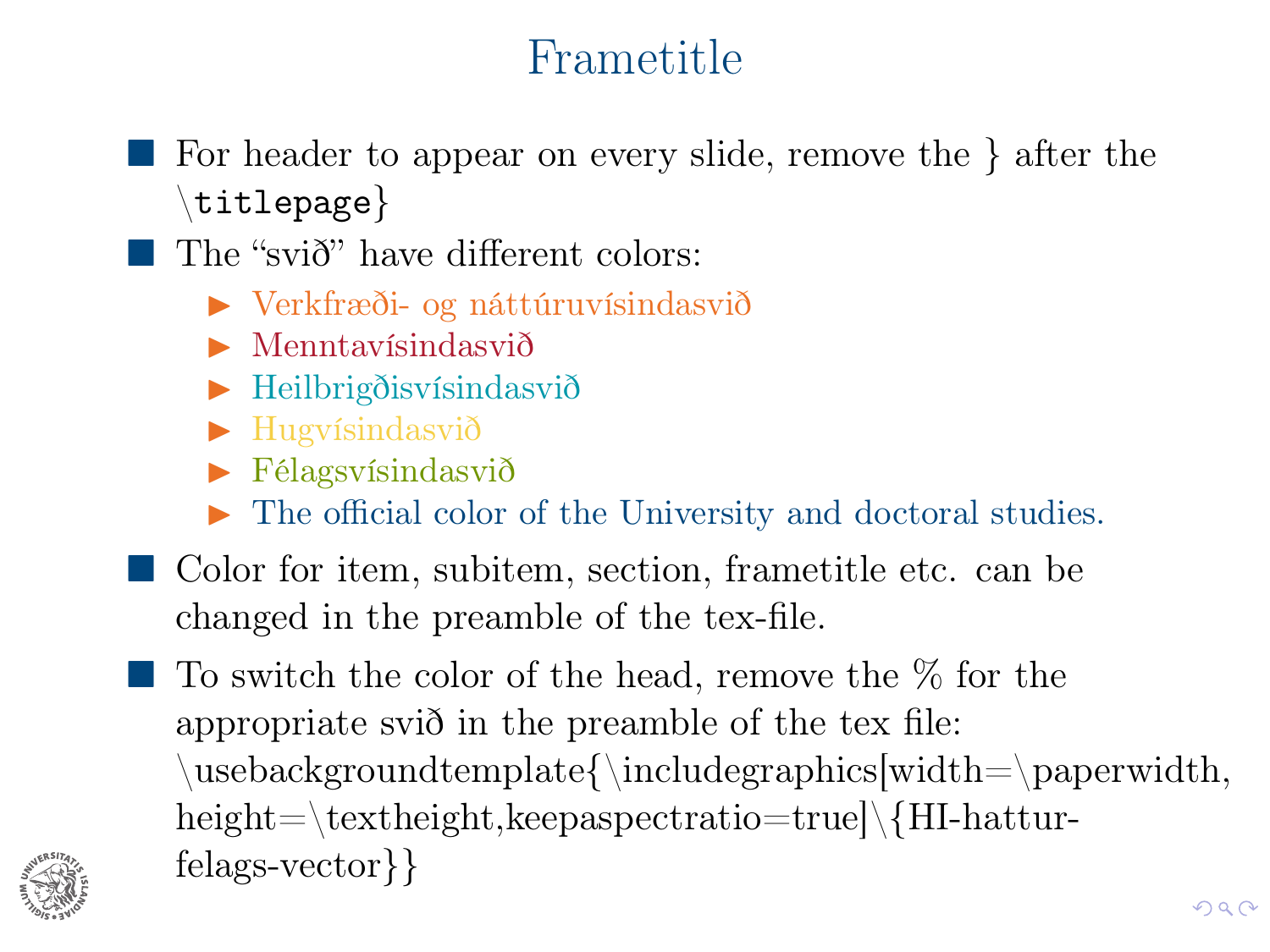### Exampleblock

■ Color and style of the exampleblock can be changed

### Exampleblock \setbeamercolor\*block body examplefg= hi-blar, bg= blue!5 setbeamercolor\*block title examplefg=white, bg= blue!50 setbeamertemplateblocks[rounded][shadow=true]

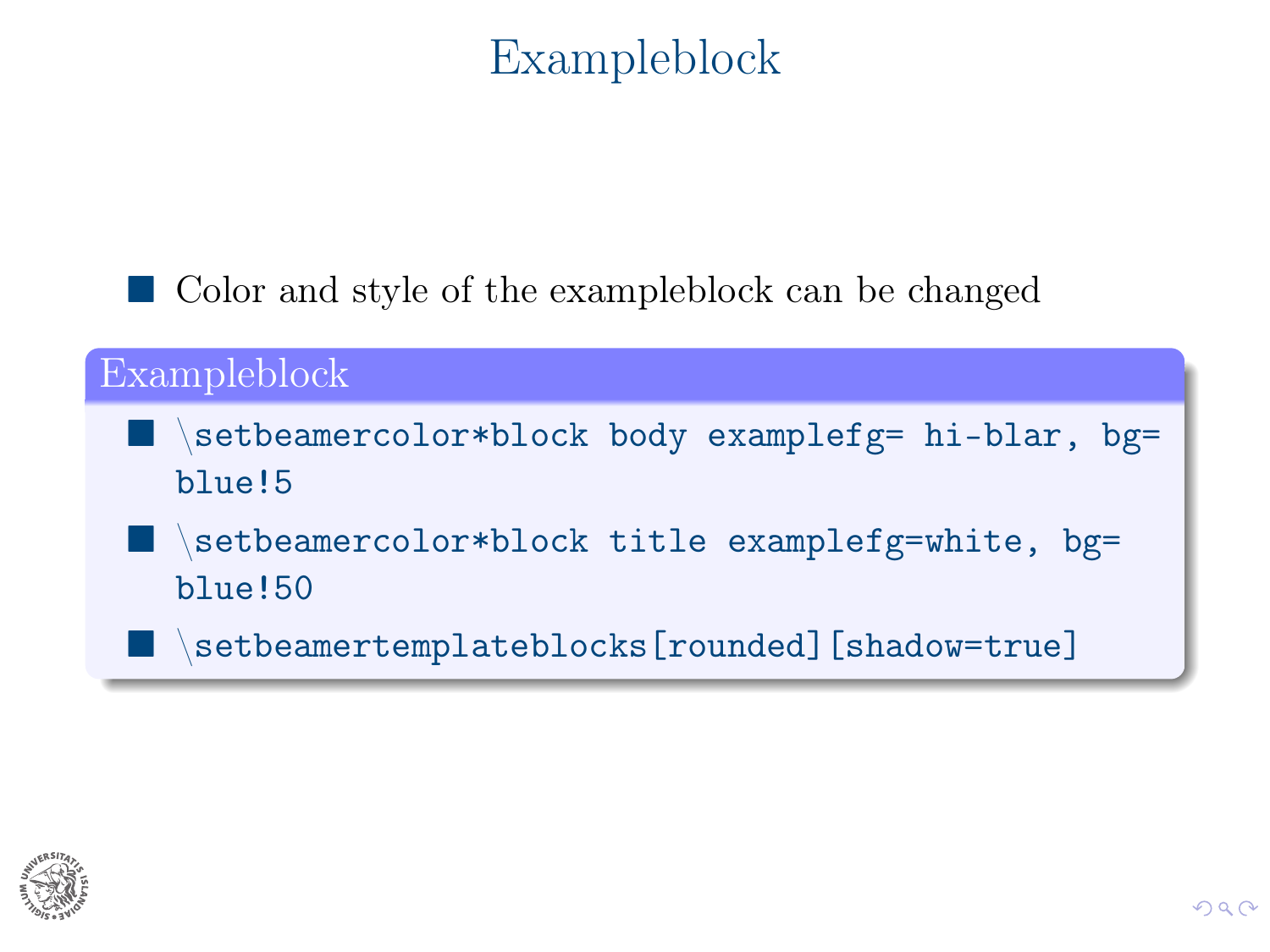# <span id="page-5-0"></span>Huge title  $-$  with a subtitle  $-$

- All basic commands and functions in latex can can be used in beamer.
- $\blacksquare$  Such as boldface and *italic* or *italic* and typewriter mode.

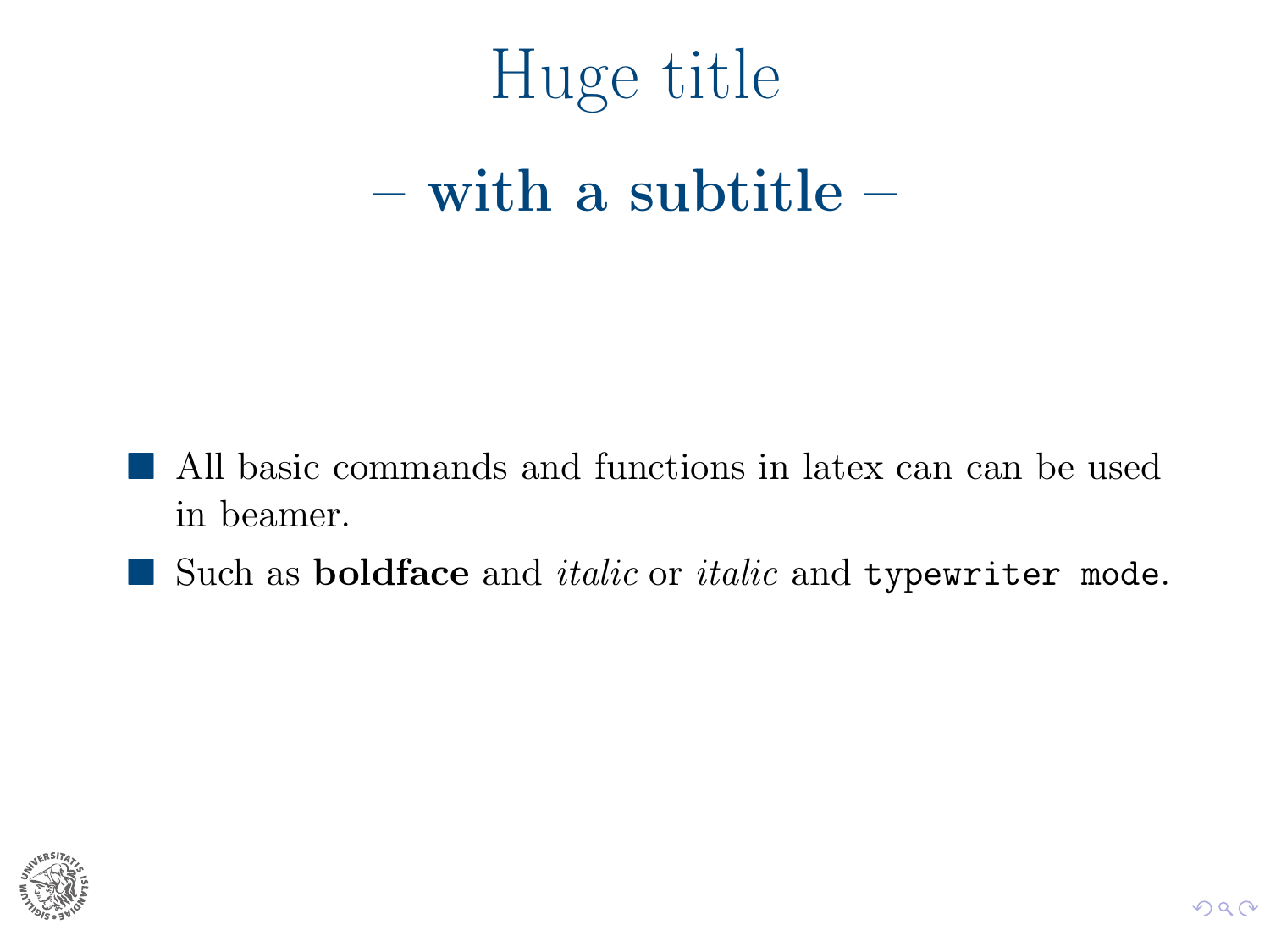### \includegraphics to insert figures.



- \columns can be used to devide the frame.
- For two or more figures,
- or for a figure and some text.

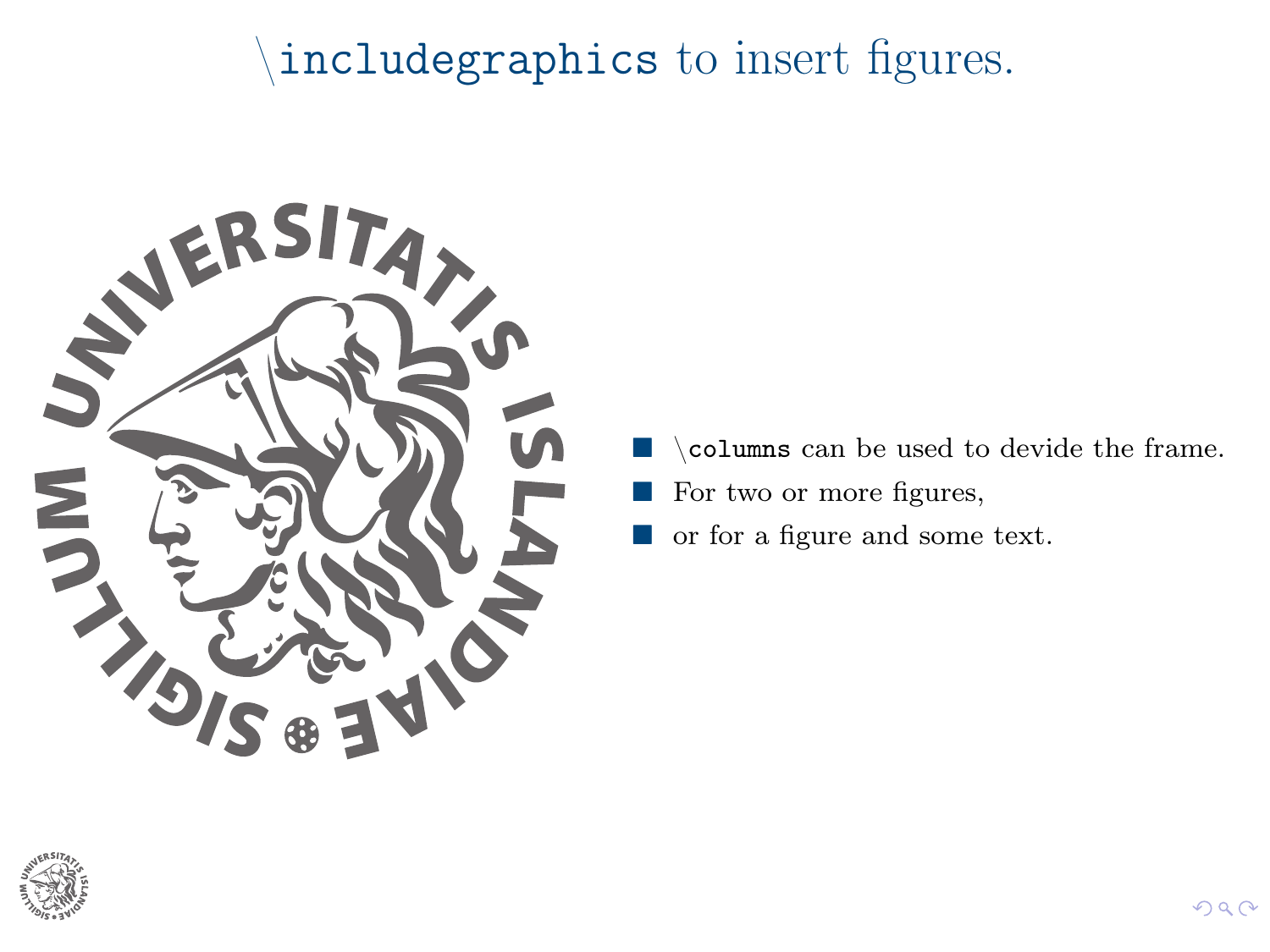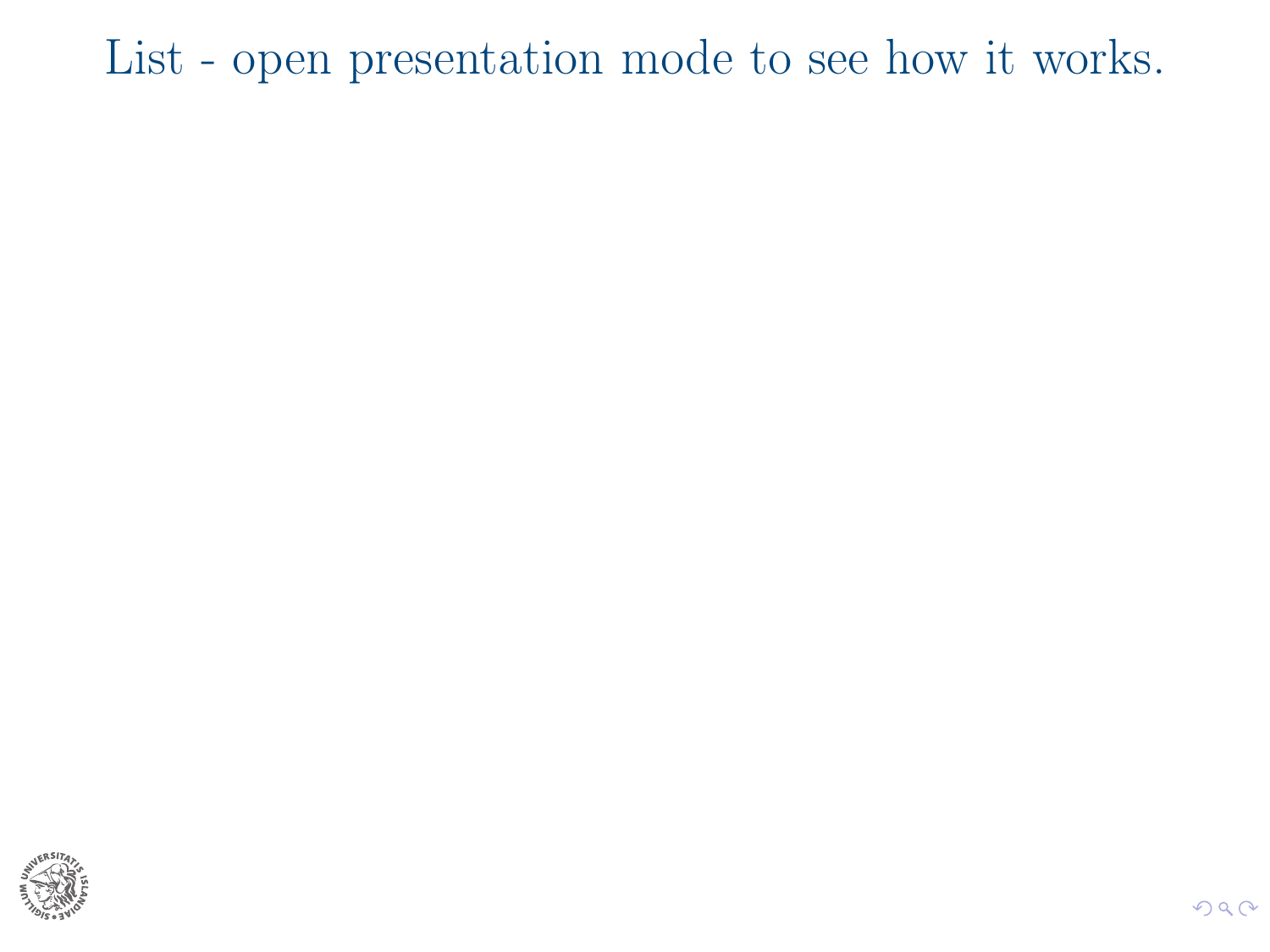■ To add one point at a time to a slide

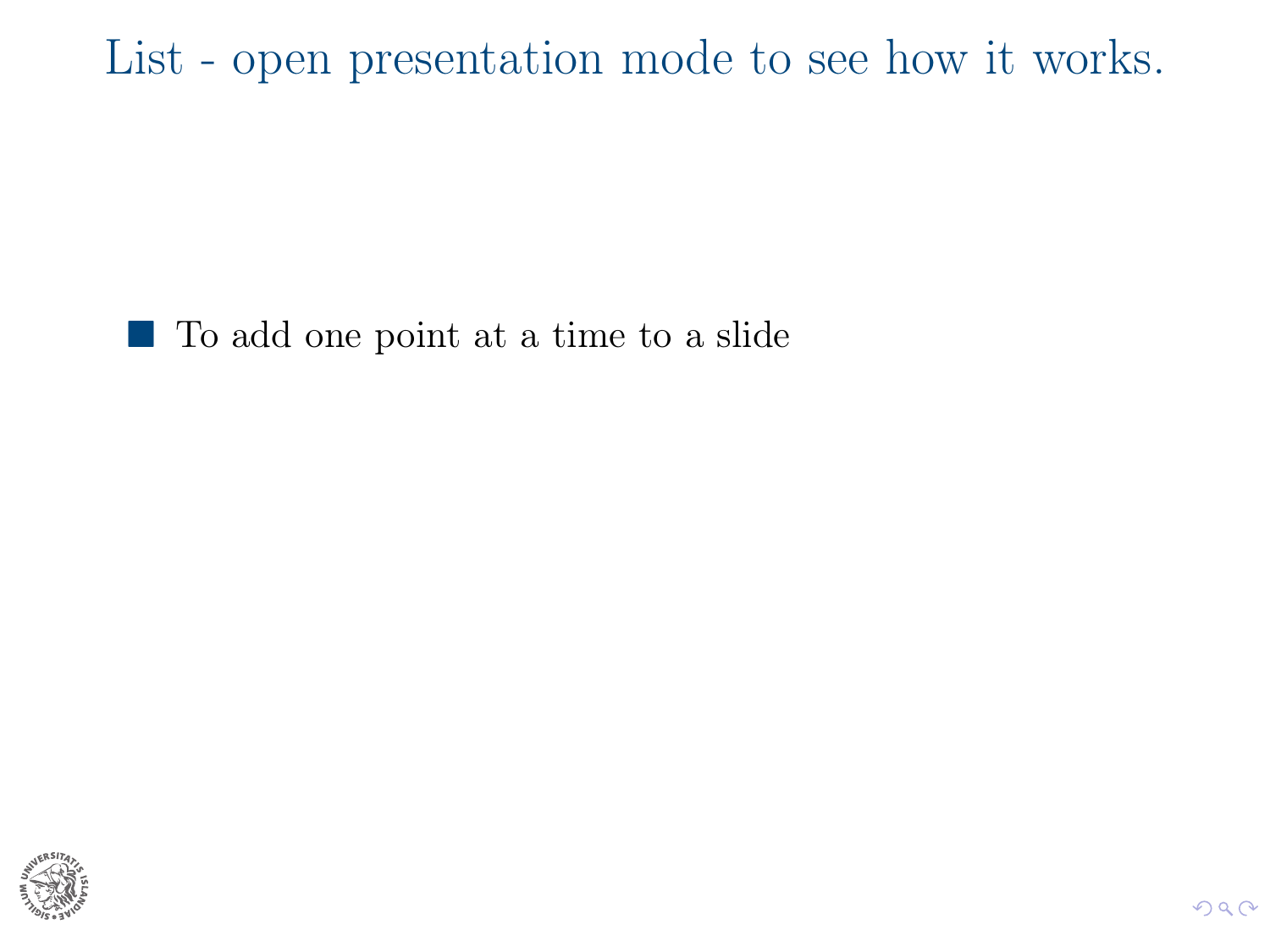■ To add one point at a time to a slide vou can use pause

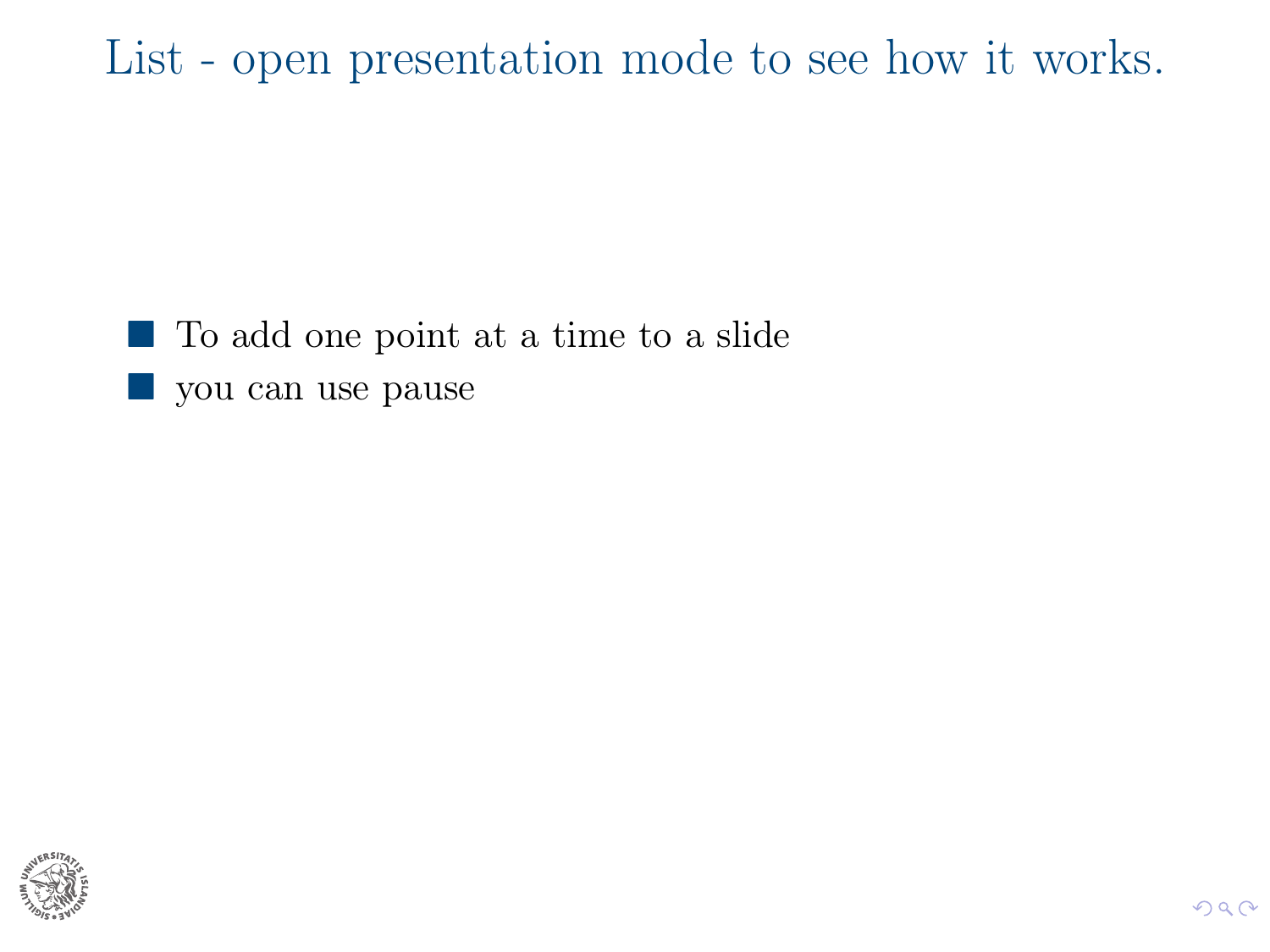■ To add one point at a time to a slide vou can use pause  $\blacktriangleright$  part 1

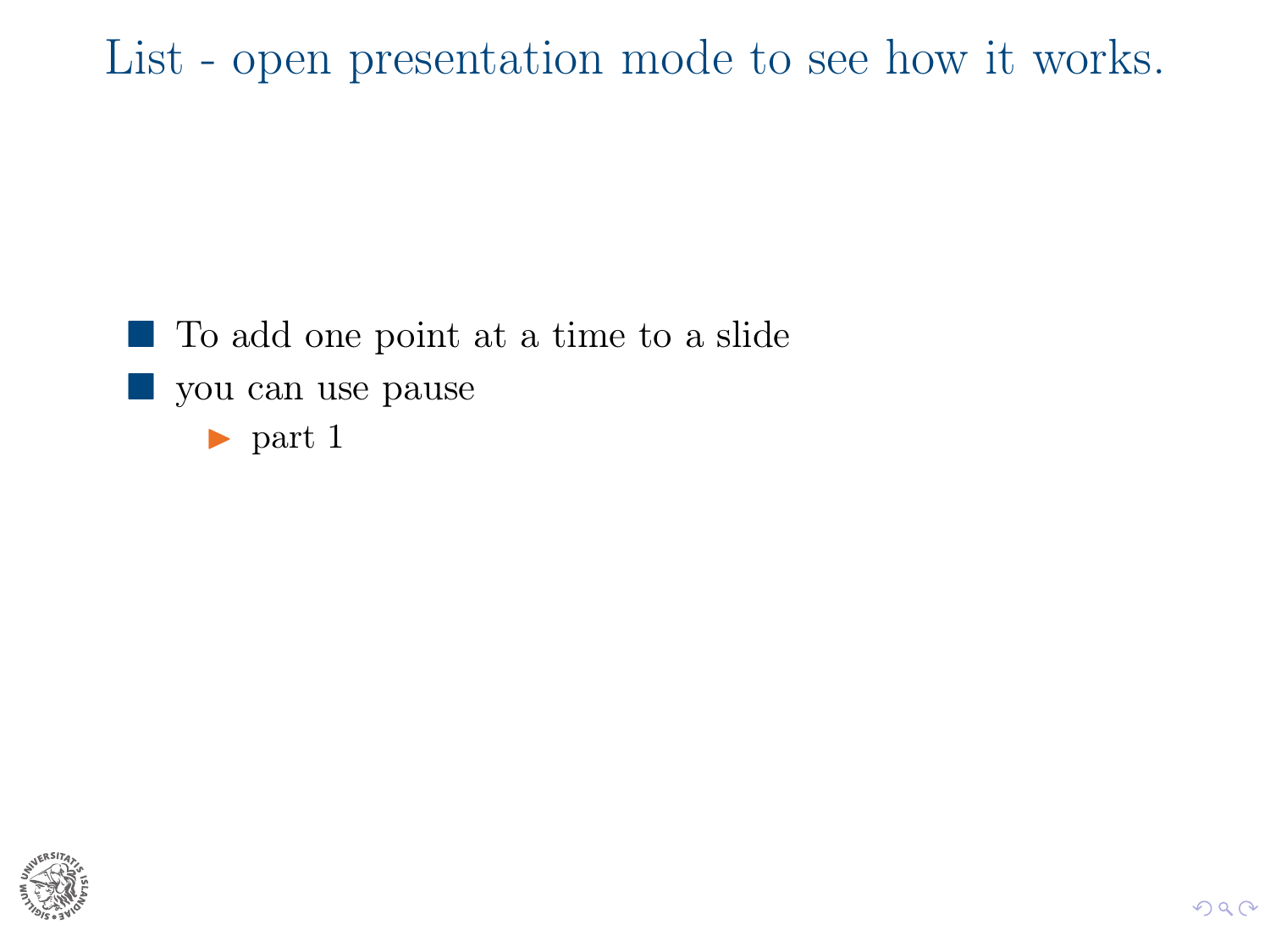■ To add one point at a time to a slide vou can use pause  $\blacktriangleright$  part 1

 $\blacktriangleright$  part 2

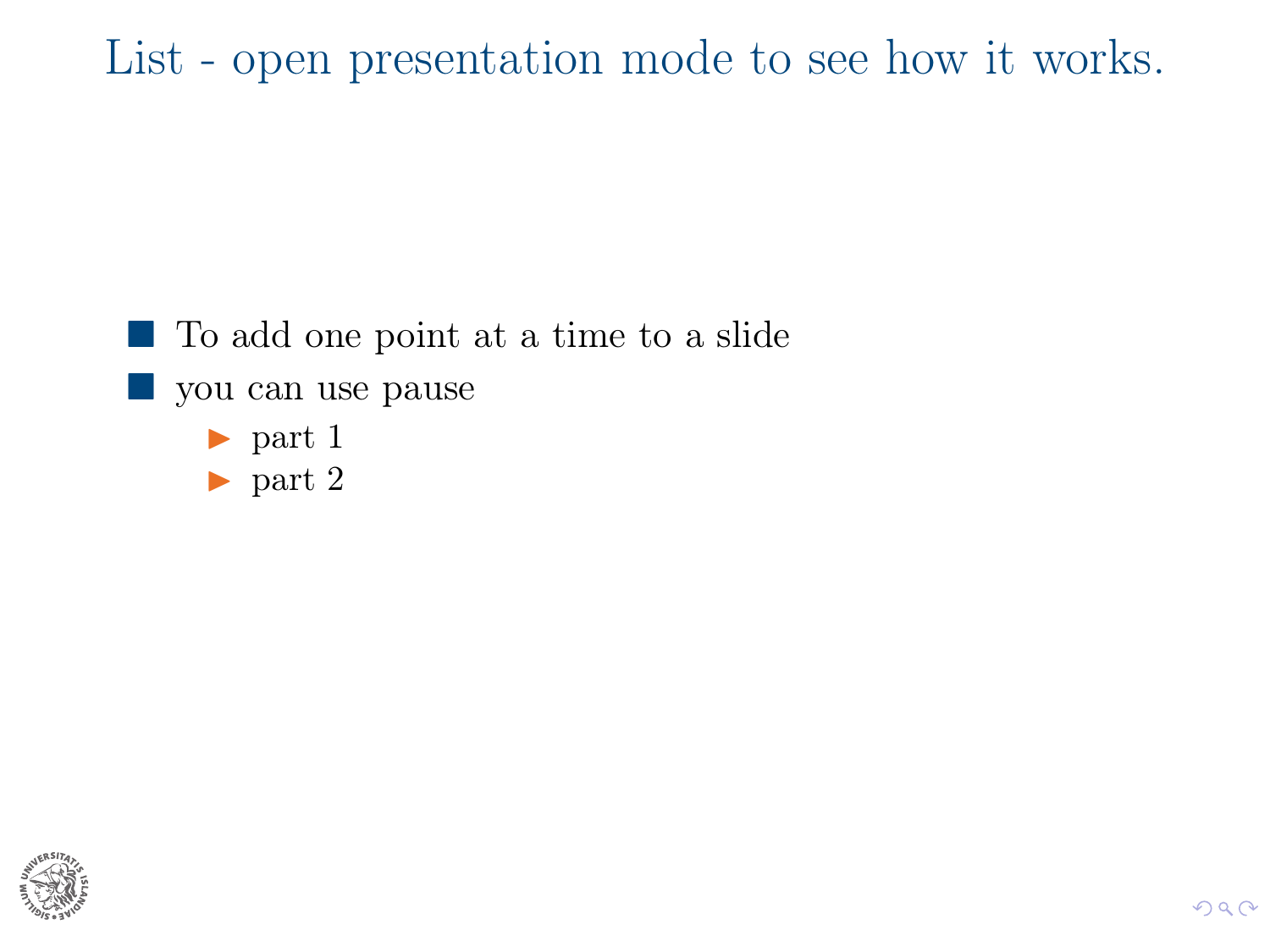■ To add one point at a time to a slide vou can use pause  $\blacktriangleright$  part 1  $\blacktriangleright$  part 2 **T** or alert:

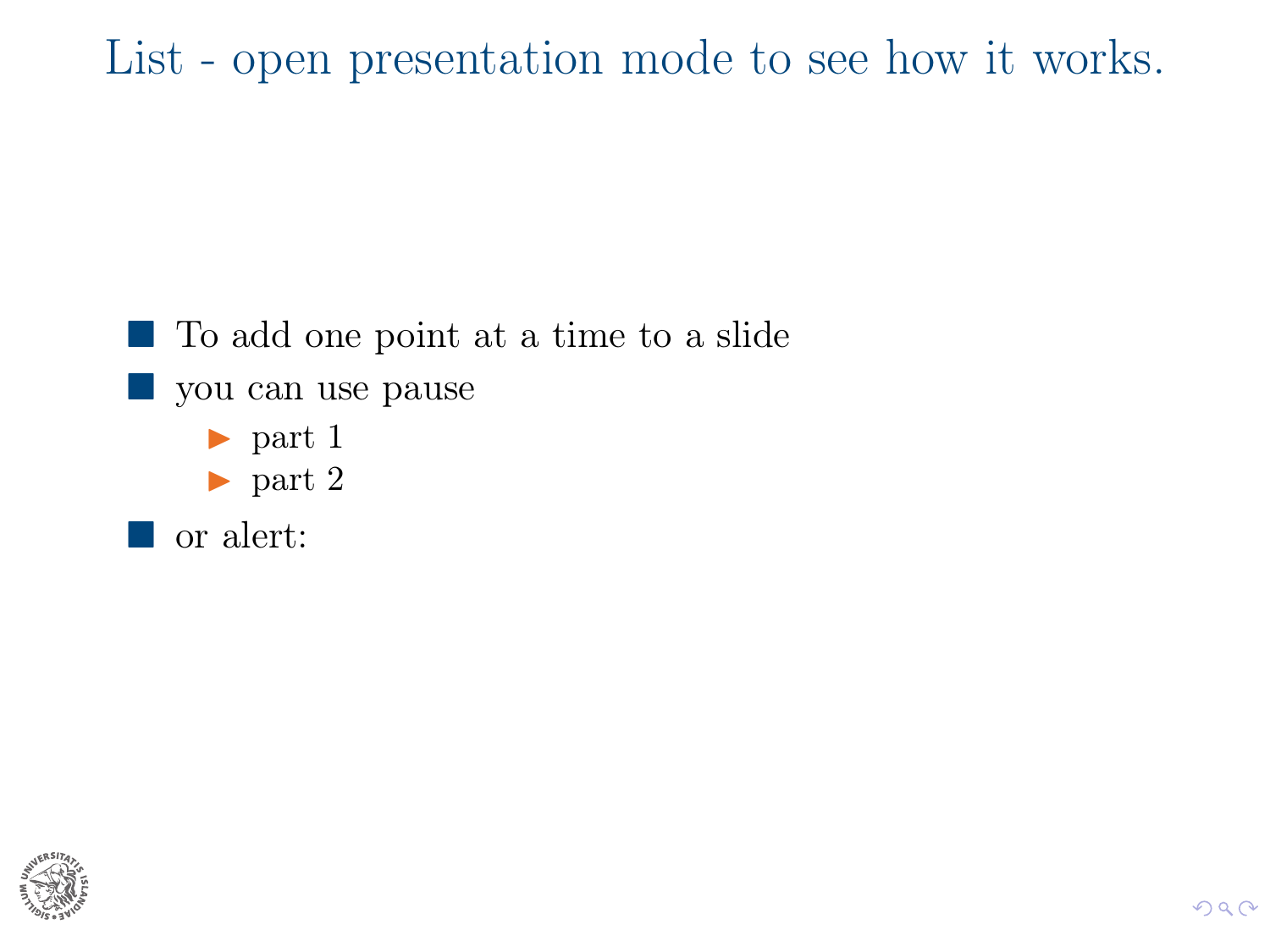```
■ To add one point at a time to a slide
vou can use pause
      \triangleright part 1
      \blacktriangleright part 2
■ or alert:
\blacksquare \begin{itemize}[<+-| alert@+>]
```